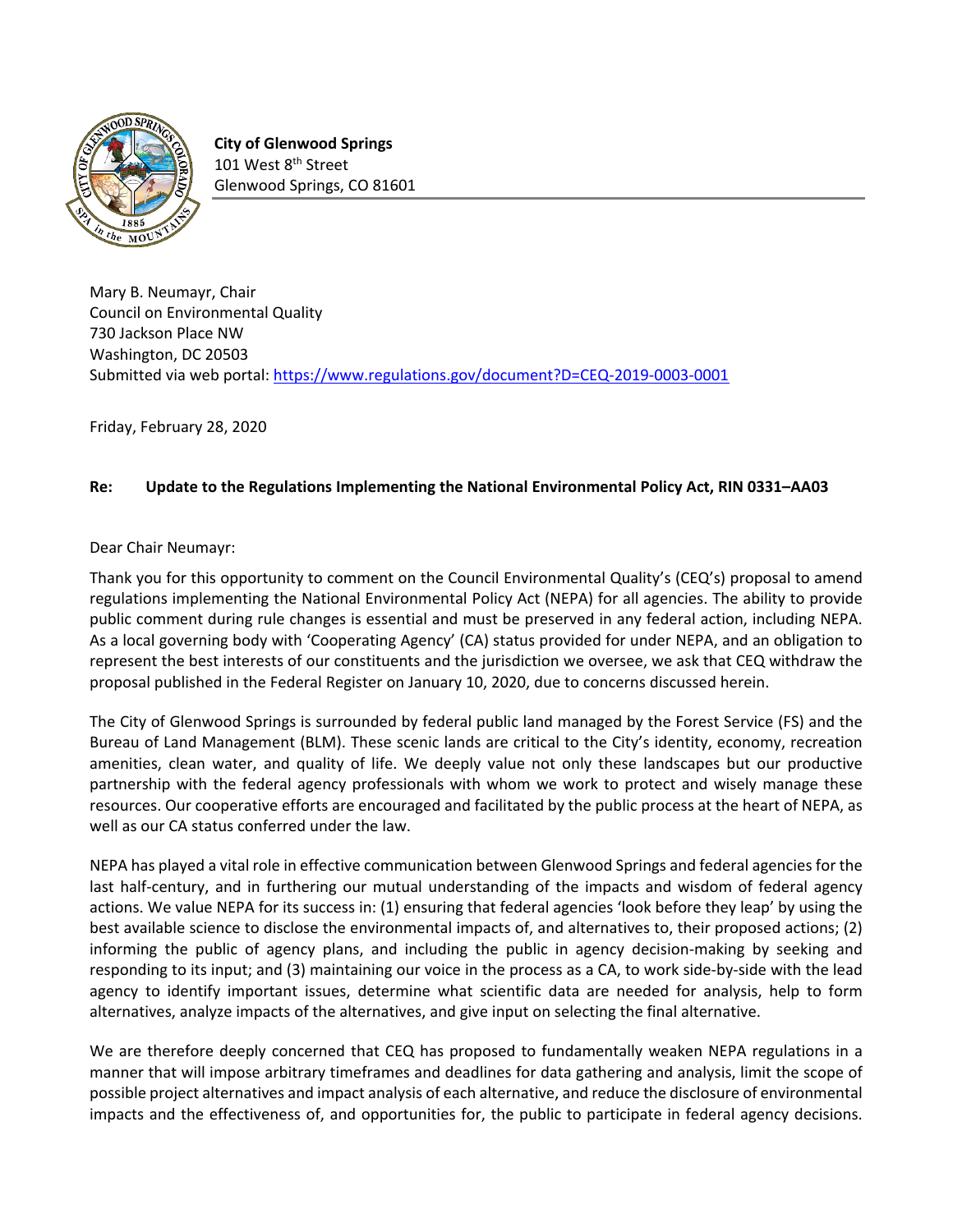While CEQ has proposed dozens of changes that will fundamentally alter the NEPA process, we focus on seven significant aspects of the proposed revisions herein.

**Ignoring all but the most direct environmental consequences.** Current NEPA regulations require federal agenciesto disclose the direct, indirect and cumulative impacts of a proposed action, thus ensuring that decisionmakers and the public understand the full range of a project's effects. The proposed rule would eliminate an agency's duty to disclose "cumulative" impacts and apparently allow agencies to ignore "indirect" impacts as well. Analysis would be limited to those deemed to have "a reasonably close causal relationship to the proposed action," with no analysis of indirect or cumulative effects that are considered to be "remote in time, geographically remote, or the product of a lengthy causal chain." Proposed 40 C.F.R. § 1508.1(g). The City of Glenwood Springs opposes this approach for at least two reasons.

First, eliminating federal agency consideration of cumulative impacts appears designed to end all disclosure of an action's potential to worsen climate change. Climate change is, by its nature, the product of cumulative actions, with thousands of individual and governmental decisions making small contributions, which add up to a massive global threat. That threat is already causing damage in western Colorado. Temperatures in our state have risen in recent decades, leading to a longer fire season, longer and more sustained insect infestations in nearby forests, and threatening the stability and volume of water that supplies our homes and supports local business.

The City of Glenwood Springs is committed to doing its part to create a sustainable future. Last year, we became the seventh city in the U.S. to be powered entirely by renewable energy. Federal agencies must do their part, too. Turning a blind eye to the climate pollution impacts of decisions about energy and transportation infrastructure, and fossil-fuel development on federal public lands in Colorado could undermine our local and state policy goals and harm residents. We oppose what is effectively climate denial.

Second, the proposal to ignore indirect and cumulative effects will eliminate the disclosure of more "conventional" environmental impacts as well. For example, the BLM is currently evaluating a proposal to greatly expand a limestone quarry just outside the city, including a proposal to drill test wells to evaluate the area's hydrology. The City and many of our residents have expressed concerns that drilling could impact our town's namesake mineral hot springs, which fuel our economy and are a key part of our city's identity. Under the proposed new regulations, BLM could conceivably decide that any impacts to the springs would be "remote in time, geographically remote, or the product of a lengthy causal chain," and so it would not need to disclose such impacts at all. Proposed 40 C.F.R. § 1508.1(g). This demonstrates the dangerous ignorance that CEQ's proposal could permit.

**Setting arbitrary deadlines for the completion of environmental reviews**. The proposed rules generally require that agencies complete an Environmental Impact Statement (EIS) within two years, and an Environmental Assessment (EA) within one year, regardless of project size, complexity, or controversy. Proposed 40 C.F.R. § 1501.10(b). Such timelines may make it impossible for agencies to gather necessary site-specific information about potential impacts, particularly where valuesimportant to consider – stream levels, the presence of wildlife or rare plants – may vary from year to year. Compressed timelines also make it more likely that agencies will not have time to carefully consider public and local government input, and change course to reflect that input, resulting in less responsive decision-making.

We appreciate that a primary goal of CEQ's draft rule is to speed agency reviews. We understand that a primary limitation on the speed with which agencies can analyze and prepare projects is not NEPA regulations, but federal fiscal constraints. We fully support adequate federal funding for staff and budgets to facilitate the analysis and outreach required to ensure that project decision-making reflects NEPA's fundamental principles.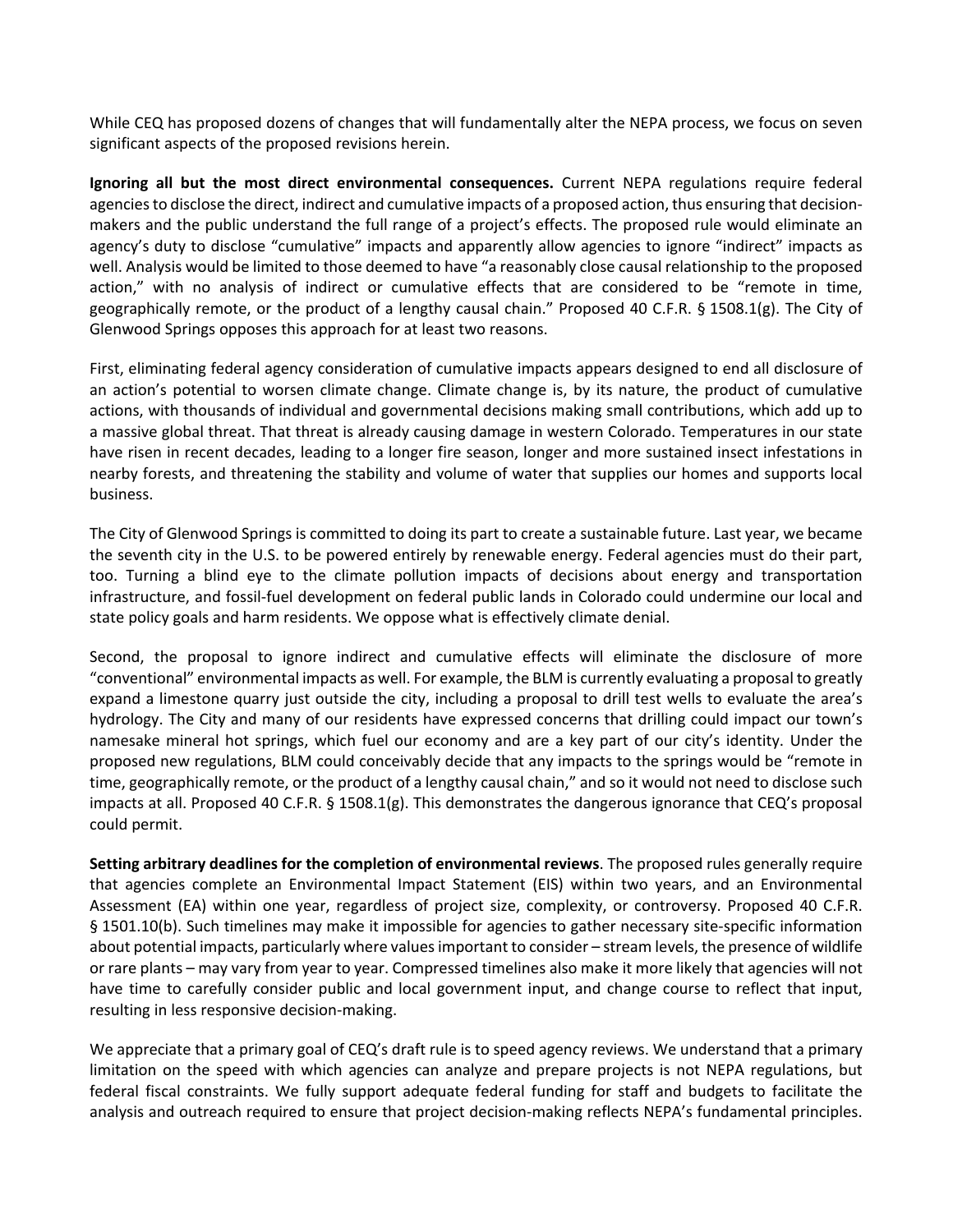We do not believe that restricting public – and local government – involvement by curtailing consideration of sound science and environmental impacts on a compressed schedule is a sound way to build support for, and to effectively complete, important projects.

**Restricting the scope of projects subject to environmental disclosure.** The draft rules allow agencies to avoid preparing NEPA reviews altogether by claiming that they are providing "minimal" funding for or have "minimal" involvement in a private development proposal. Proposed 40 C.F.R. §§ 1501.1(a)(1) & 1508.1(q). The proposed rules would allow an agency to claim that complying with NEPA would be inconsistent with Congress' intent under another statute or that an entirely different process designated to satisfy other goals can serve as a substitute for environmental analysis and public review under NEPA. Those decisions could be made on a caseby-case basis (i.e., behind closed doors with the project proponent). Proposed 40 C.F.R. §§ 1501.1(a)(4)-(5) & (b). For example, BLM could attempt to argue that it need not analyze a proposed mining operation with the potential to leach pollution into a nearby river because the operation would be situated mostly on nearby private land. Restricting the scope of NEPA reviews will reduce the public's ability to understand the potential threats to their water, air, and communities.

**Discouraging comprehensive review.** Where NEPA would apply, the draft regulations encourage agencies to undertake the bare-minimum level of analysis. Detailed environmental impact statements would only be prepared as a last resort, and the likelihood that a proposed action would impact irreplaceable archaeological resources, parks, wilderness, endangered species, or other sensitive resources would no longer be a factor in considering whether detailed analysis is necessary. Proposed 40 C.F.R. §§ 1501.3, 1501.4, 1501.5, 1501.10.

**Raising private over public interests**. In the rare instance that a proposal would need to go through full environmental review, the draft regulations would authorize a project proponent (e.g., a mining, drilling, logging, or highway-building firm) to define the project's "purpose and need" to fit only what the company wants. Proposed 40 C.F.R. § 1502.13. Then, the only "alternatives" to the proposed action the agency must consider would need to accomplish that proponent's purpose and would have to be "economically and technologically feasible" for the company. Proposed 40 C.F.R. §§ 1502.14, 1508.1(z). In other words, the proposed rules would permit agencies to ignore alternative courses of action proposed by members of the public that meet public, rather than private, goals. For example, a land management agency could decline to consider an alternative pipeline or road alignment that protected a critical municipal watershed or important Tribal cultural sites because the project proponent considered spending more money to avoid those resources to be economically "infeasible." Federal agencies should serve the people, not just private interests who may value their own bottom-line above the public interest.

**Imposing barriers to public participation and accountability.** The proposed regulations allow an agency to ignore public comments that it asserts are not "specific" enough or do not include reference to data sources and scientific methodologies. Proposed 40 C.F.R. §§ 1500.3(b), 1503.3(a), 1503.4. Comments that are not submitted within the agency's strictly imposed time limits would be rejected out of hand. Proposed 40 C.F.R. §§ 1500.3(b), 1501.10, 1503.3(b), 1503.4. Further, if aggrieved communities or individuals seek to hold an agency accountable for failing to comply with the law, they may be precluded from doing so if they do not meet strict new "exhaustion" requirements. One of the cornerstones of our democracy is that no one is above the law, including federal agencies. Restricting the public's ability to participate in agency decision-making and to challenge unlawful behavior undercuts that democratic principle.

**Risking conflicts of interest in preparation of environmentalreviews**. Under proposed rule 40 C.F.R. § 1506.5(c), companies would be allowed to write environmental impact statements on their own projects, and federal contractors would no longer need to disclose conflicts of interests or financial stakes in the projects they are reviewing. This would increase the potential for the analysis to be skewed to minimize a project's damage, and